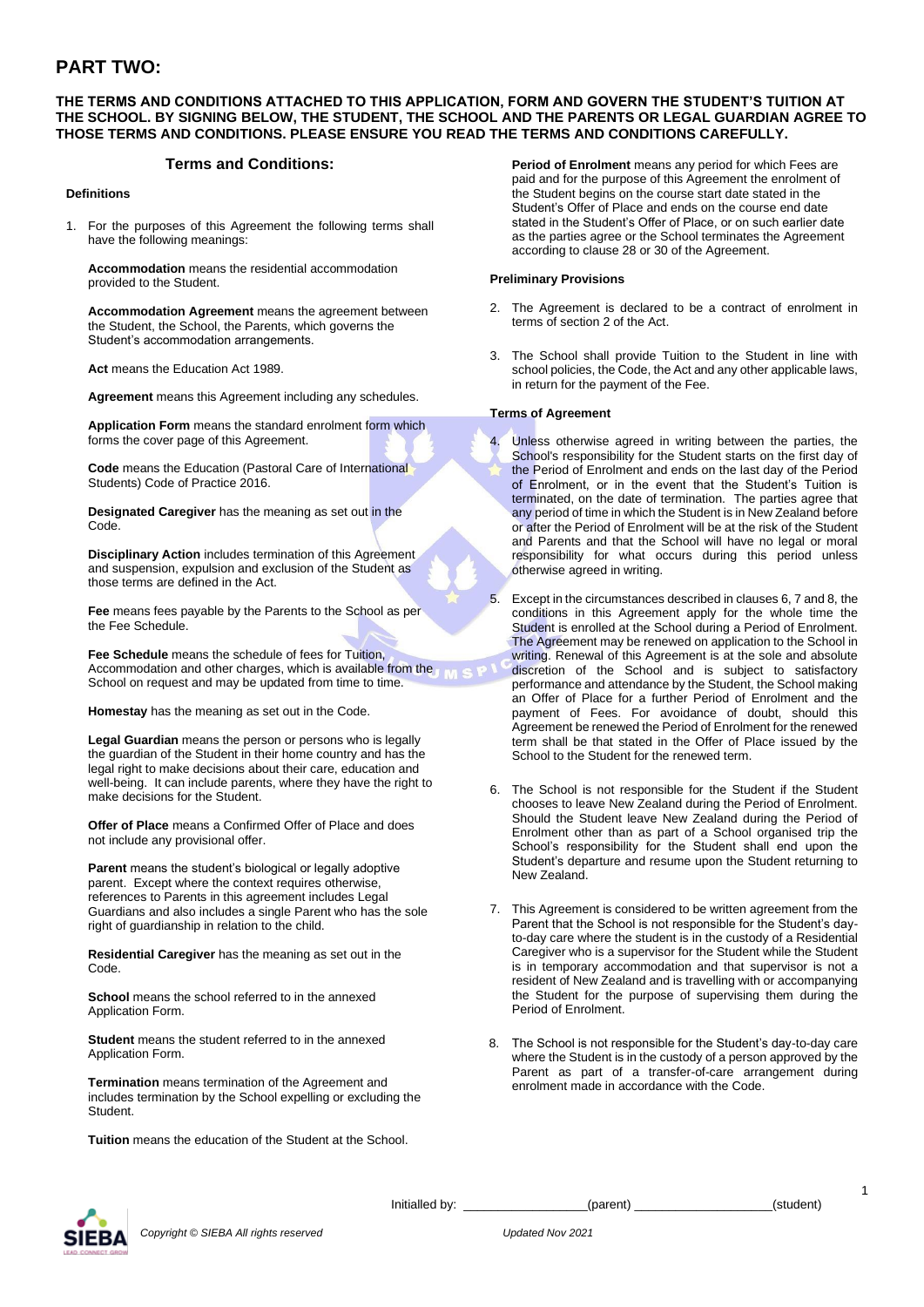9. During the Period of Enrolment the Student must keep the School reasonably informed of their whereabouts including if the Student intends to leave New Zealand during the Period of Enrolment.

#### **Accommodation**

- 10. The Parents and Student agree that no changes to accommodation arrangements will be made without the prior written agreement of the School.
- 11. The Parents and the Student agree that this Agreement is subject to and conditional on the School being satisfied that the Student has appropriate accommodation arrangements in place and, where applicable, an Accommodation Agreement or Designated Caregiver Agreement being entered into by all relevant parties.
- 12. The Parents authorise the principal of the School to inform the Residential Caregiver (whether or not arranged through the school) of all matters and information required to be provided to the Parents and agree to appoint the Residential Caregiver in New Zealand to receive such information in place of the Parents.

#### **Immigration and Insurance**

- 13. The Parents and Student agree to comply with the visa requirements as set out in the Immigration Act 2009, and any visa conditions applicable to the Student's stay in New Zealand. The Parents and Student understand that the School has an obligation to report any breaches of the visa requirements to the appropriate immigration authority.
- 14. The Student must maintain an up-to-date visa as stipulated by Immigration New Zealand.
- 15. The Parents agree that it is a condition of enrolment that the Student has current and comprehensive travel and medical insurance. Where insurance in not arranged by the School, the Parents will provide the School with evidence of the relevant insurance policy. If appropriate evidence is not provided, the School may organise insurance it considers appropriate and pass on this cost to the Student or Parents.
- 16. The Parents agree they have read the policy details for the Student's travel insurance policy and any other relevant information provided by the insurer from time to time and:
	- (a) accepts all exclusions that apply to the insurance policy and
	- (b) agrees that where the school arranges insurance on behalf of the Parents, the Parents have disclosed all medical conditions to the School that may affect insurance cover.
- 17. The Parents agree to cover any costs for the Student that are excluded by the Student's travel insurance policy and are not otherwise covered by publicly funded medical services in New Zealand. For the avoidance of doubt, the Parents agree that the School is not responsible for any costs incurred on behalf of the Student that are excluded by the Student's travel insurance policy or not covered by publicly funded medical services in New Zealand.

#### **Fees**

- 18. The Fee must be paid to the School in advance of each Period of Enrolment or as otherwise directed by the School. The Parents and the Student agree to comply with School policies regarding the payment of the Fee.
- 19. If Tuition is terminated by the School during a Period of Enrolment, any refund of the Fee applicable to that Period of Enrolment will be assessed according to the refund policy which

is annexed to this Agreement as Schedule Three, as updated by the School from time to time.

#### **Information, Warranties and Acknowledgements**

- 20. The Parents agree to provide the School with educational, medical, financial, or other information relating to the wellbeing of the Student as may be requested from time to time by the School. If the Parents provide misleading information or fail to disclose information about the Student to the School, such that the School has to change or modify the level of Tuition or Accommodation required by the Student, the School may charge the Parents such fees as required to adequately compensate for such extra requirements. For avoidance of doubt, the obligation to disclose information continues during the term of this Agreement and the Parents must notify the School of any changing conditions in relation to the Student.
- 21. The Student and the Parents confirm that:
	- (a) The Student does not suffer from any medical condition or behavioural condition (including mental health conditions and allergies) that may negatively impact on the health, safety or education of the Student or any other student at the School, except as disclosed on the Application Form;
	- (b) The Student does not have any medical or other special needs that require extra support, except as disclosed in the Application Form;
	- (c) The Student has never been charged with or convicted of any crime, or the subject of other proceedings before any court, except as disclosed in writing on the Application Form;
	- (d) All information in the Application Form is true and correct to the best of their knowledge and belief.
- 22. The Parents and Student acknowledge that:
	- (a) The School may obtain at any time from any person or organisation any information it requires to process and/or accept the Student for admission to the School or to perform or complete any of the other purposes under this Agreement. The Parents and the Student authorise any such person to release to the School any personal information that person holds concerning the Student and/or Parents.
	- (b) If the Student and/or Parents fail to provide any information requested in relation the Students admission to the School, the School may be unable to process the Student's application.
	- (c) This Agreement is conditional at all times on the Student having accommodation in New Zealand which complies with the Code. If this condition is unable to remain fulfilled, then this Agreement will be at an end.
	- (d) Personal information of the Student and/or Parents collected or held by the School is provided and may be held, used and disclosed to enable the School to process the Student's eligibility to receive Tuition at the School and Accommodation.



Initialled by: \_\_\_\_\_\_\_\_\_\_\_\_\_\_\_\_\_(parent) \_\_\_\_\_\_\_\_\_\_\_\_\_\_\_\_\_\_(student)

 $\sum_{i=1}^{n}$ 

 $\mathfrak{p}$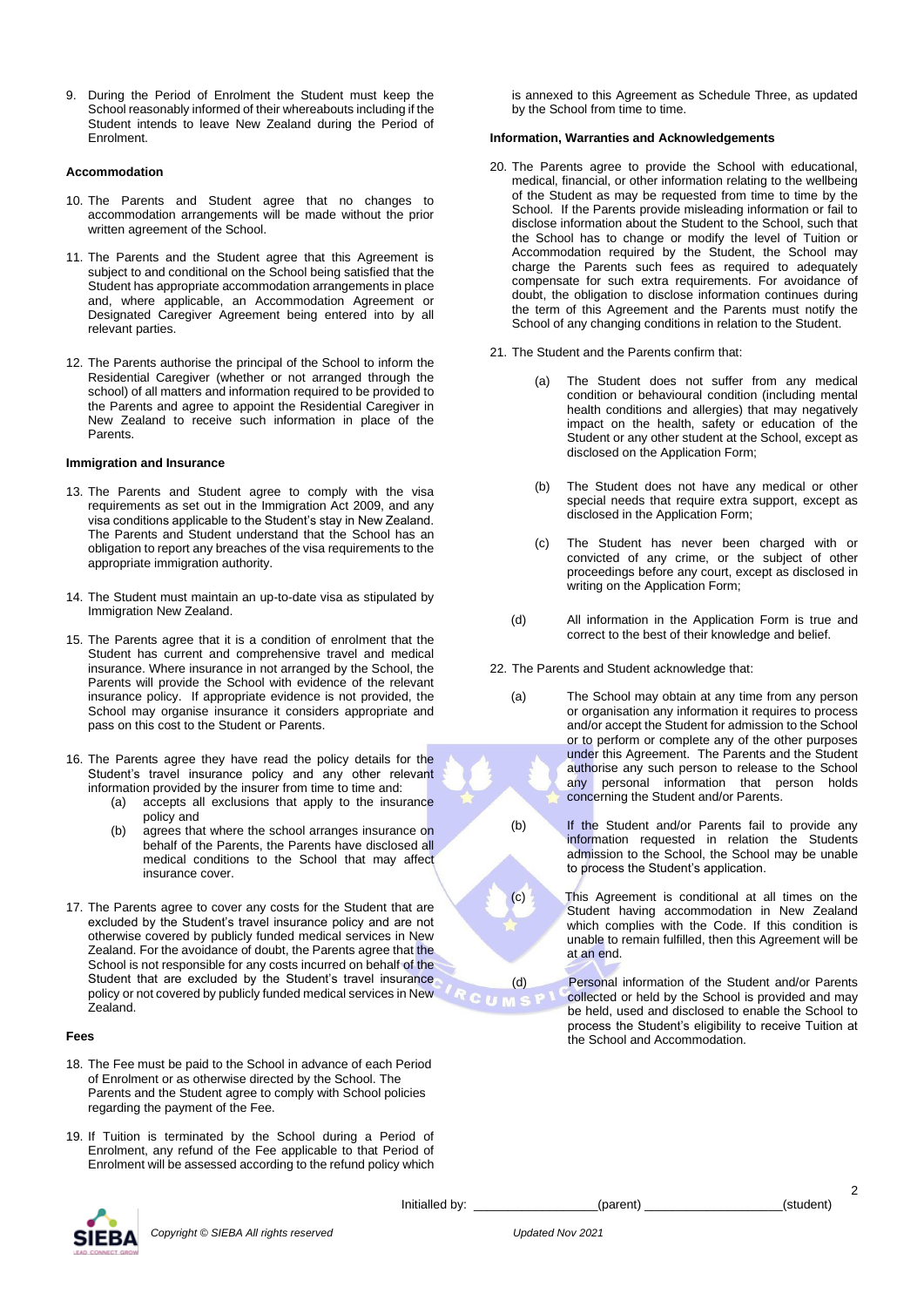- (e) The Parents agree that where the Student lives in a School approved Homestay, this Agreement is subject to an Accommodation Agreement being entered into by the School and the Parents. Where the Student lives with a Designated Caregiver, this Agreement is subject to a Designated Caregiver Agreement being entered into by the School, the Parents and the Designated Caregiver. In either case, a breach by the Student of the Accommodation Agreement or of the Designated Caregiver Agreement will be considered to be a breach of this Agreement.
- (f) All personal information provided to the School is collected and will be held by the School.
- (g) The Student and Parents have the right under the Privacy Act 1993 to obtain access to and request corrections of any personal information held by the School concerning them.
- (h) Under the Privacy Act 1993, any information collected may be provided to education authorities.
- (i) Information relating to the education, health, welfare or safety of the Student, may be released to relevant people outside the School, at the discretion of the School.
- (j) Photographs and videos of the Student may be used for the Student's records and in any publicity material for the School, including social media posts by school staff, unless otherwise agreed in writing by the parties.

#### **Consent**

- 23. The Parents and the Student, who have signed this Agreement appoint and authorise the principal of the School (or such other person as may be appointed by the School to carry out the principal's duties) to:
	- (a) Receive information from any person, authority, or corporate body concerning the Student including, but not limited to, medical, financial, educational or welfare information;
	- (b) Provide agreements on the Student's behalf in the event of a medical emergency where it is not reasonably possible to contact the Parents.
- 24. The School shall seek specific written agreement of the Parents before the Student, being a student of any age, participates in any activity either organised by the School or by another party which is considered to be an adventure activity or extreme sport or an activity that is organised by the School and requires the Student to stay away from their regular accommodation overnight.
- 25. Except in the circumstances described in clause 24, this agreement is considered to be written agreement of the Parents for any activity organised and/or supervised by the School, including trips and physical activities, regardless of whether agreement is sought from domestic students in relation to the same activity.
- 26. Unless otherwise agreed in writing by the parties, this Agreement is considered to be written agreement for leisure travel or stays organised and supervised by the Student's Residential Caregiver where the travel is within New Zealand for a period of not more than seven days and does not result in the Student missing any scheduled school days.

#### **Conduct, Discipline and Termination**

- 27. The Student will comply at all times with school policies, the Code and the Act, and the Parents shall work with the School to ensure such compliance. This includes compliance with the School Code of Conduct in Schedule One, including any amendments made by the School during the Period of Enrolment.
- 28. In the event of any breach of this agreement by the Student or the Parents, the School may take any disciplinary step it considers appropriate, including terminating this Agreement, and/or suspending, excluding or expelling the Student and (if applicable) notifying Immigration New Zealand of its decision to terminate the Agreement or to exclude or expel the Student.
- 29. The following actions shall be considered to be breaches of this Agreement which may warrant disciplinary action:
	- (a) Refusal by the Student to obey any reasonable instruction given by any employee or officer of the School during the Period of Enrolment;
	- (b) Any breach of the School Code of Conduct by the Student;
	- (c) Any breach of the Accommodation Agreement or Designated Caregiver Agreement by the Student or Parent;
	- (d) Any act by the Student during the Period of Enrolment that creates a risk to the safety of any person;
	- (e) Any act by the Student during the Period of Enrolment that threatens the education of any other Student;
	- (f) Any breach of clauses 14 or 15 of this Agreement or of the warranties contained in clause 21 of this Agreement;
	- (g) Failure to make payments invoiced according to the Fee Schedule; and

(h) Any other breach of this Agreement

30. Where appropriate, the School will follow the process set out in the Disciplinary Policy which is annexed to this Agreement as Schedule Two when exercising its disciplinary powers as stated in clause 28 of this Agreement, but nothing in this Agreement shall limit the power of the School to immediately terminate this Agreement or expel or exclude the Student for serious misconduct or to suspend the Student pending investigation if the School concludes that this step is necessary for the purpose of protecting the safety of any person, including the Student.

#### **General Matters**

- 31. No party to this Agreement is liable to the other for failing to meet its obligations under this Agreement to the extent that the failure was caused by an act of God or other circumstances beyond its reasonable control.
- 32. This Agreement shall be construed and take effect according to the non-exclusive laws of New Zealand. In relation to any legal action or proceedings arising out of or in connection with this Agreement the Parents:
	- (a) Submit to the non-exclusive jurisdiction of the Courts of New Zealand; and



*Copyright © SIEBA All rights reserved Updated Nov 2021*

Initialled by: \_\_\_\_\_\_\_\_\_\_\_\_\_\_\_\_\_\_(parent) \_\_\_\_\_\_\_\_\_\_\_\_\_\_\_\_\_\_\_\_(student)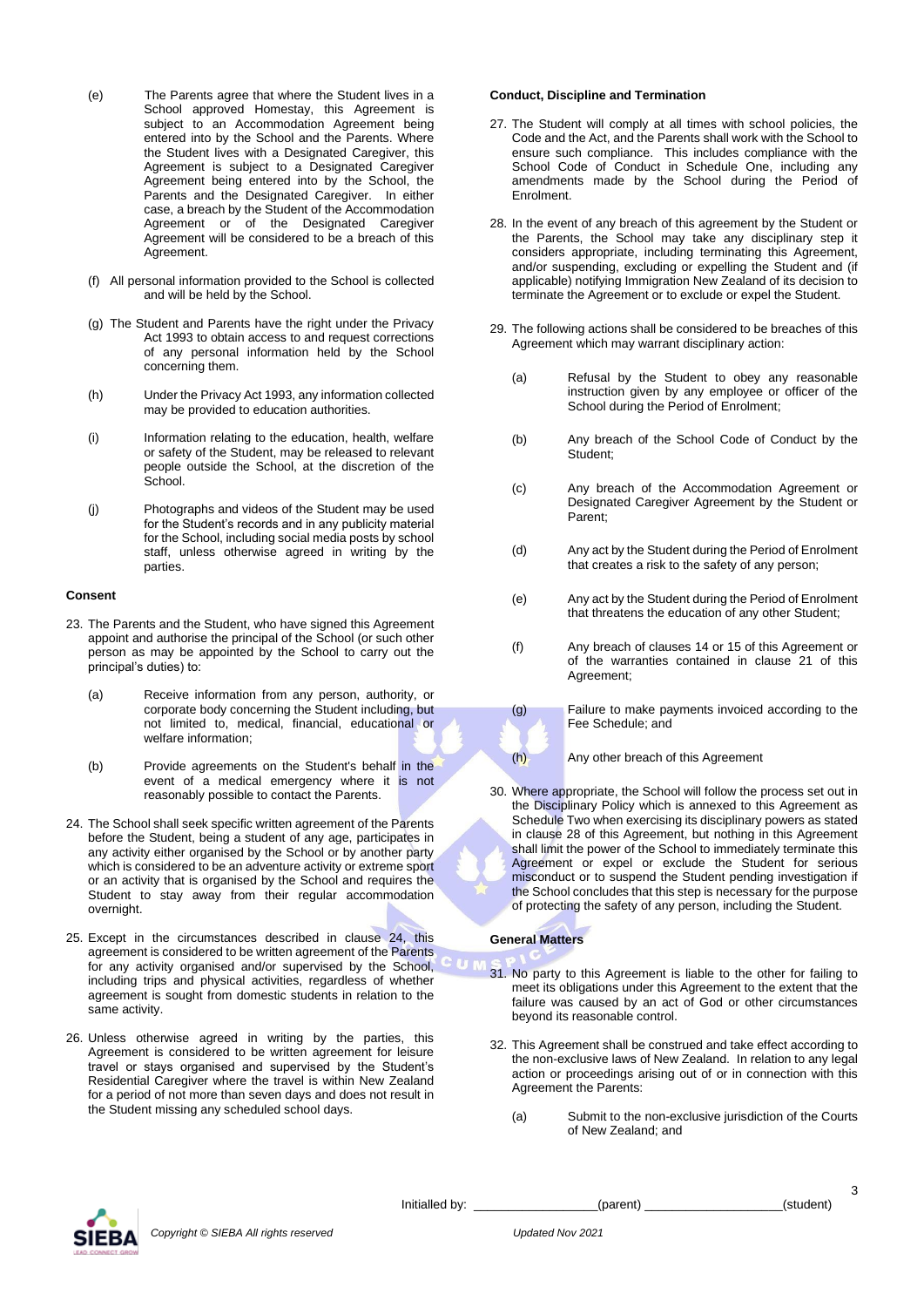- (b) Agree that proceedings may be brought before any Court including any forum constituted under the Arbitration Act 1908 within New Zealand, and waive any objection to proceedings in any such Court or forum on the grounds of venue or on the grounds that the proceedings have been brought in an inconvenient forum.
- 33. Notices given under this Agreement must be in writing and given to the addresses set out in the Application Form. Those notices sent by post will be considered to have been received ten (10) days after posting.
- 34. Notices may also be given by sending an email to the email addresses specified in the Application Form and will be considered to have been received twelve (12) hours after it has been sent.
- 35. This Agreement contains the entire understanding between the parties. The terms of the Agreement may only be changed by the School in consultation with the Student, and Parents, except where such change is required by New Zealand legislation or the Code. This Agreement shall continue in force during the Period of Enrolment with the School.
- 36. The School shall at all times comply with the Health and Safety at Work Act 2015.
- 37. Nothing in this Agreement limits any rights that the Parents or Student may have under the Consumer Guarantees Act 1993.
- 38. The parties acknowledge that prior to signing this Agreement, they have had the opportunity to seek independent legal advice about its content and effect.
- 39. This Agreement may be signed in one or more counterparts, each of which when so signed and all of which together shall constitute one and the same Agreement. Delivery of signed counterparts may be delivered by email, facsimile transmission or through an internet service set up for that purpose.
- 40. The parties agree that any dispute in relation to this Agreement will be resolved in line with the Code and the School Policies.





*Copyright © SIEBA All rights reserved Updated Nov 2021*

Initialled by: \_\_\_\_\_\_\_\_\_\_\_\_\_\_\_\_\_\_(parent) \_\_\_\_\_\_\_\_\_\_\_\_\_\_\_\_\_\_\_\_(student)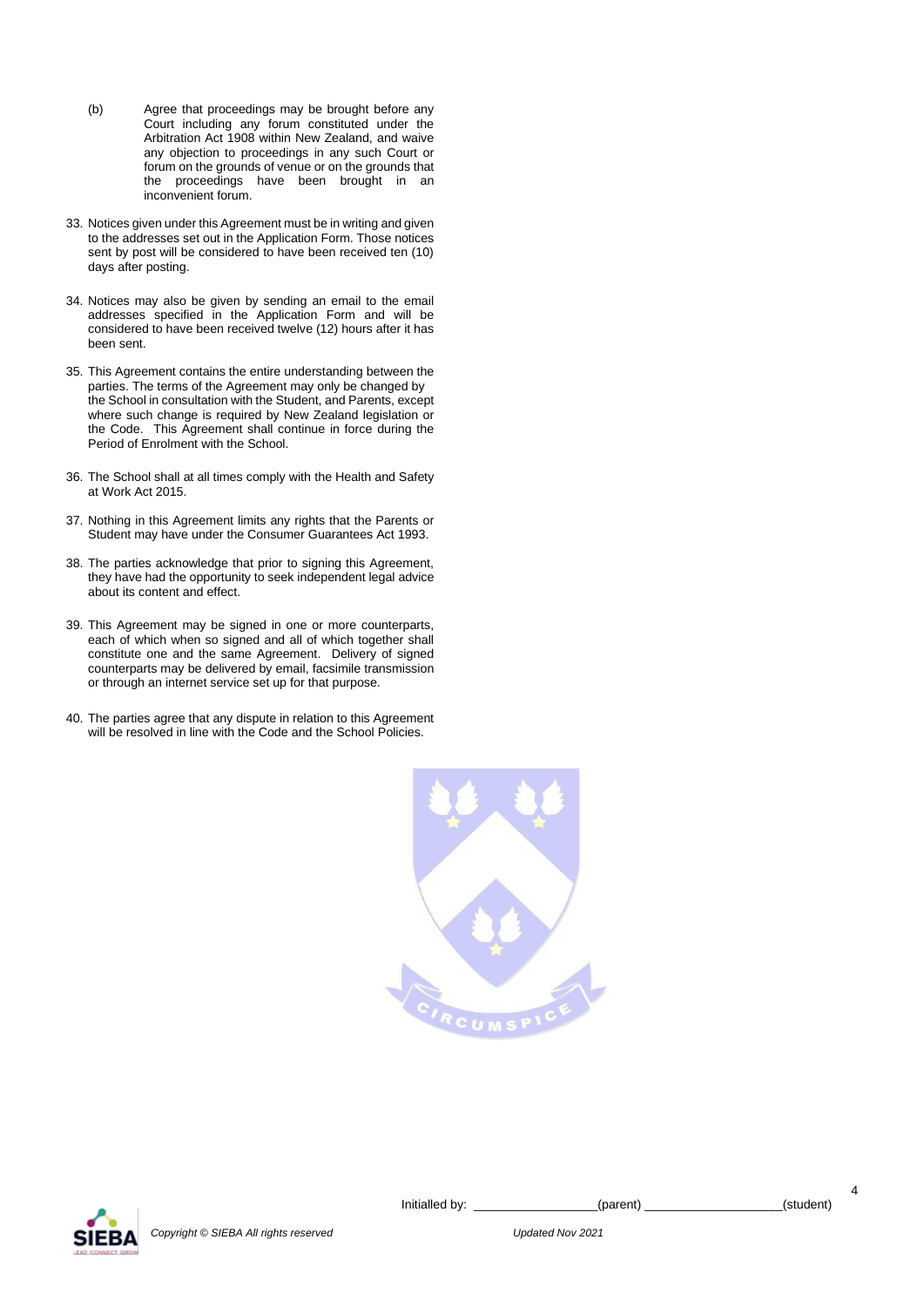# **PARENTS' AND STUDENTS' DECLARATION AND AUTHORISATION**

We declare that the information contained in this application is true and complete. We understand that any false or incomplete information submitted in support of this application may invalidate this application and may result in the withdrawal of an Offer of Place. We agree that we have received sufficient information to make an informed decision about enrolment at the School.

**Key Terms:** This Contract of Enrolment includes provisions:

- (i) that allow the School to discipline the Student, including by expulsion
- (ii) that control and limit the Student's rights of refund when Enrolment ends early<br>(iii) that require the Parents to make full disclosure of all relevant information and
- that require the Parents to make full disclosure of all relevant information and
- (iv) that provide agreement for the School to permit certain activities without further agreement from the Parents.

*This is an important legal document, please read all clauses carefully.*

**By signing this agreement you confirm that all of the information in the application form is true and complete.**

# **SIGNING**

# **Parents**

By signing below, the Parents (as applicable) confirm that they have read the Agreement and agree to be bound by it in all respects: (please also initial each page of the Agreement, including the schedules)

| Name(s):      |  |
|---------------|--|
|               |  |
|               |  |
| Signature(s): |  |
|               |  |
|               |  |
| Date:         |  |

# **School**

By signing below, the authorised signatory of the School confirms that they are authorised to sign on behalf of the School, and confirms that the School will be bound by the Agreement in all respects:

| Name:      |  |
|------------|--|
| Signature: |  |
| Date:      |  |

# **Student**

By signing below, the Student confirms they have read and understood the Agreement and agrees to abide by the Code, School Policies and (to the extent applicable) the Agreement: (please also initial each page of the Agreement, including the schedules)

| Name: |  |
|-------|--|
|       |  |

Signature:

Date: \_\_\_\_\_\_\_\_\_\_\_\_\_\_\_\_\_\_\_\_\_\_\_\_\_\_\_\_\_\_\_\_\_\_\_

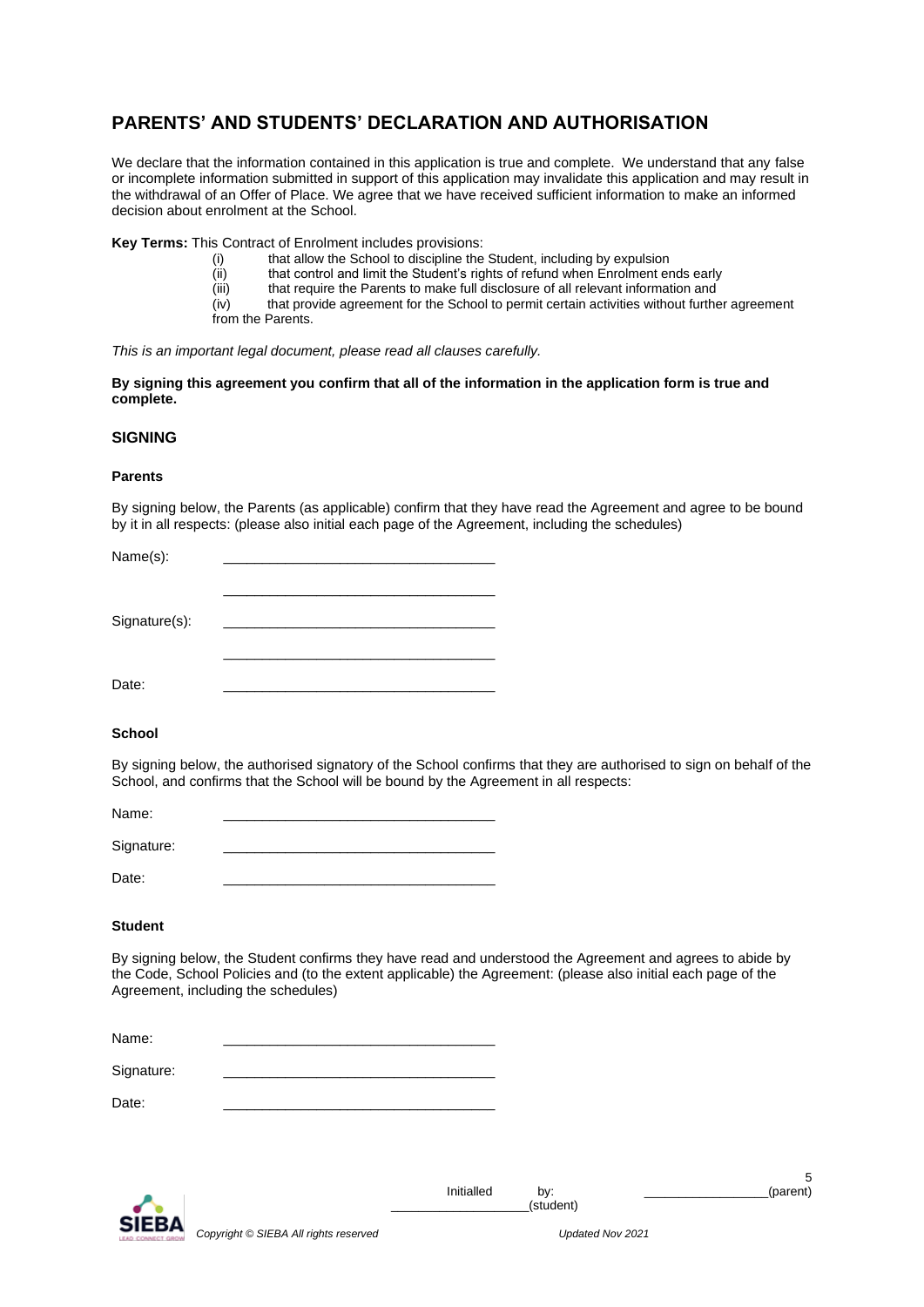

(Schedule One)

# **Hillcrest High School Code of Conduct International Students**

# **I accept that while I am enrolled at Hillcrest High School, I agree to the following:**

- 1. To maintain a high attendance, be punctual and wear correct uniform. If in Year 13 appropriate clothing must be worn.
- 2. To be respectful to school staff, other students, caregivers & homestay Family.
- 3. I must work to the best of my ability in all my classes. I will meet the expectations of positive behaviour for learning and follow the school's RAPID behaviour modelling.
- 4. I am not permitted to smoke, vape, drink alcohol or supply alcohol. I must abide by and not violate the laws of New Zealand.
- 5. To never take illegal drugs. I understand that in New Zealand it is illegal to possess or consume banned drugs and synthetic substances.
- 6. I am allowed to learn to drive a car, with an approved New Zealand Driving Instructor. Students living in a Homestay may not own or drive a motor vehicle or motorbike.
- 7. I will not travel in a motor vehicle with a driver on a 'Learner' or 'Restricted Licence' as this is illegal.
- 8. When not at school, I must have my cell phone active and with me at all times so that I am contactable by my homestay, parents, caregiver or the school. When at school I will abide by the school cell phone policy (my phone must be on silent and in my bag during class time).
- 9. I will abide by the Wireless Device Policy and Responsible Use Agreement of the school (this information was supplied with your Enrolment forms).
- 10. I must get permission from the school and my homestay family if I am planning to leave Hamilton for a day or an overnight stay. I must request this permission at least one week before wanting to travel out of Hamilton.
- 11. I am not permitted to hitch hike.
- 12. I must get signed, written consent from my parents and the International Director to participate in an extreme sport like bungy jumping, sky diving, white water rafting.
- 13. I may apply to work part-time if I am in Year 12 or 13, with the permission of school and my parents. My student visa must have a Variation of Condition allowing me to work part-time.  *If you are 18 years or older, you must still follow these rules as you are under the care of the International Department and school.*

 *Breaking these rules could have serious consequences for you.*

Student Signs:

Date:



Initialled by: \_\_\_\_\_\_\_\_\_\_\_\_\_\_\_\_\_\_\_\_\_(parent)

\_\_\_\_\_\_\_\_\_\_\_\_\_\_\_\_\_\_\_\_(student)

6

*Copyright © SIEBA All rights reserved Updated Nov 2021*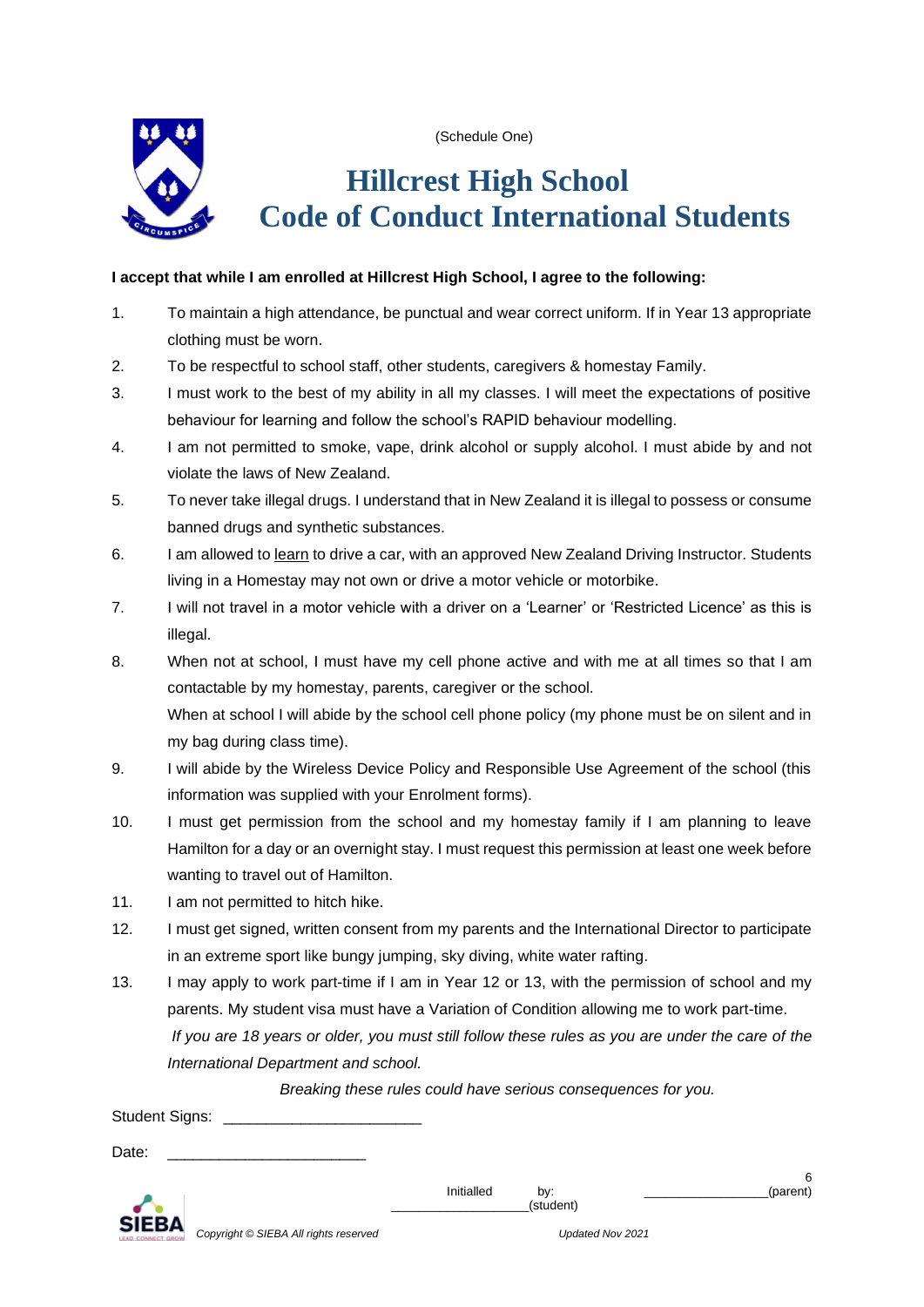# **Disciplinary Policy**

# (Schedule Two)

1. The following is the School's current disciplinary policy for dealing with breaches of the Agreement. This is not intended to restrict the School's general power of discipline and this policy may be changed from time to time at the discretion of the School.

# **Overview**

- 2. Except in serious situations where immediate termination of the Agreement is necessary, or where the breach does not call for any formal response other than a warning, the School will try, where appropriate, to follow a two-stage disciplinary process.
- 3. In Stage One, the School will investigate and decide the facts, and will reach a conclusion on what happened and whether it amounts to a breach of the Agreement.
- 4. In Stage Two, if the School has determined that a breach has occurred, the School will consider the appropriate response to that breach, up to and including termination of the Agreement.
- 5. The Student will have an opportunity to provide a response to the alleged breach that the School is investigating (**the Allegation**) and any proposed disciplinary action that the School is considering taking (**the Proposed Action**).
- 6. This policy does not limit the School's power to take appropriate disciplinary action urgently and without following this process if this is necessary having regard to the seriousness of the breach.
- 7. This policy also does not limit the School's power to suspend the student for the duration of the disciplinary process where suspension is considered necessary for the safety or education of any person.

# **General Policy**

- 8. When the School is conducting a disciplinary process involving the Student it will aim to provide the Student with the following:
	- (a) a written summary of the Allegation or the Proposed Action;
	- (b) an opportunity to respond to the Allegation or the Proposed Action, either in person or in writing or both, at the choice of the Student;
	- (c) an opportunity to consider the Allegation or the Proposed Action for a reasonable period of time (keeping in mind the seriousness of the Allegation or the Proposed Action) before giving a response;
	- (d) an opportunity to contact their Parent before giving a response, unless the delay caused by contacting that person is unreasonable keeping in mind the seriousness of the Allegation or Proposed Action;
	- (e) an opportunity to have an independent support person of their choice present at any meeting relating to the disciplinary process;
	- (f) an opportunity to meet with that support person in private at any stage during the disciplinary process;
	- (g) an opportunity to have a translator present (or otherwise enable the student to participate in the process in their own language) during any meeting or process if the School or the Student considers that a language barrier means that a translator is required; and
	- (h) a copy of this policy setting out the rights which the Student has when engaging in the disciplinary process.

# **Disciplinary Procedure**

# **Stage One: Incident Investigation**



Initialled by: \_\_\_\_\_\_\_\_\_\_\_\_\_\_\_\_\_\_\_\_\_(parent)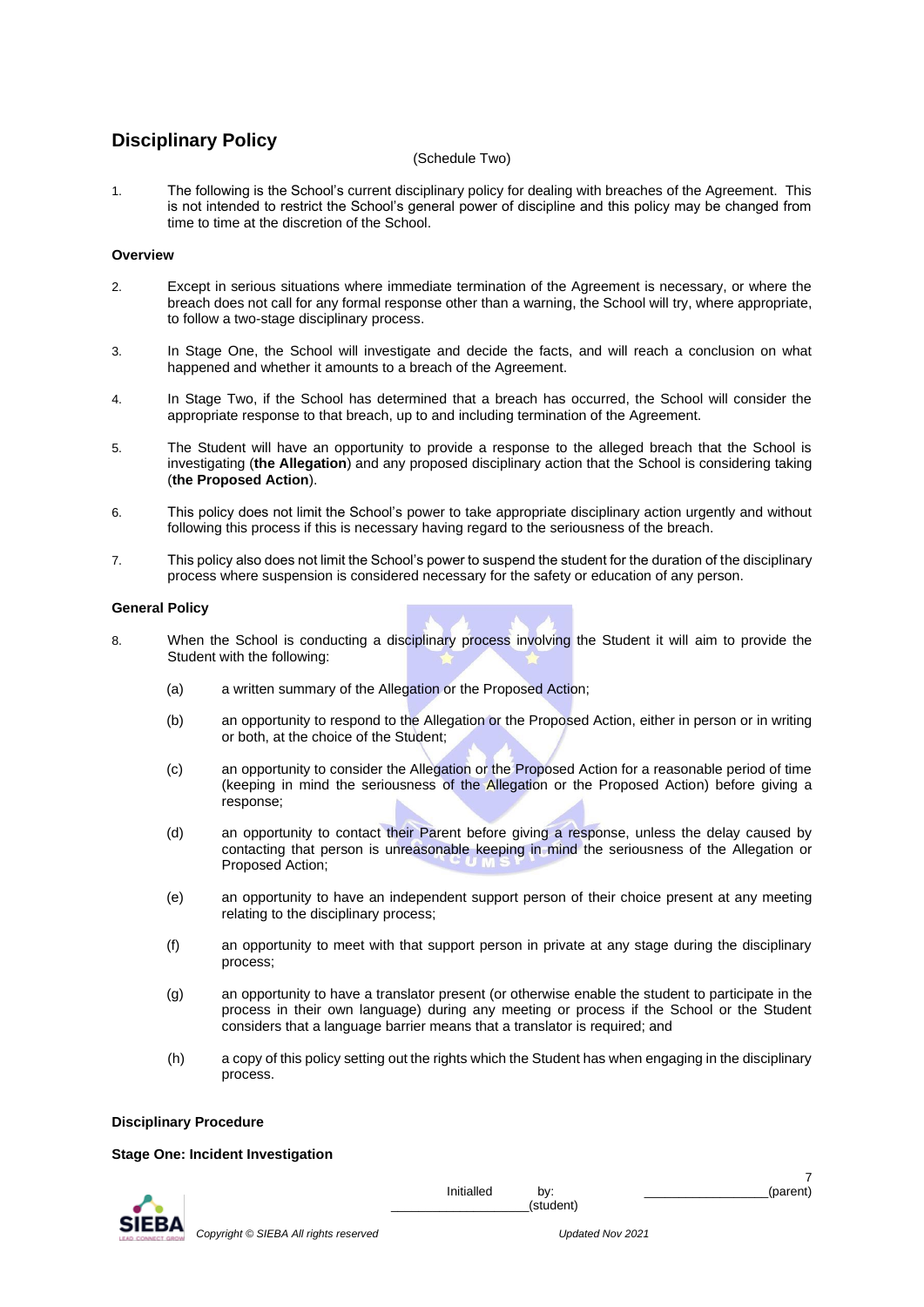- 9. When the School learns of any incident or any other thing that may be a breach of the Agreement or might otherwise require a disciplinary response, the School will notify the Student of the Allegation and will provide the Student with an opportunity to give a response.
- 10. Where appropriate, keeping in mind the seriousness of the Allegation, the Student will have the opportunity to respond either in person or in writing or both, at the choice of the Student. The School will receive this response and give it genuine consideration before making a decision about the Allegation.
- 11. When the School makes a decision about the Allegation it will inform the Student and parent, in writing if possible, about its conclusion as to what happened and whether it amounts to a breach of the Agreement.

# **Stage Two: Outcome Discussion**

- 12. If the School determines that a breach of the Agreement has occurred, it will inform the Student and parent of the possible disciplinary actions that it will consider taking in response to the breach and will provide the Student and parents with an opportunity to give a response.
- 13. Where appropriate, keeping in mind the seriousness of the breach, the Student and parent will have the opportunity to respond either in person or in writing or both, at the choice of the Student. The School will receive this response and give it genuine consideration before deciding the disciplinary action to be taken.
- 14. When the School decides the disciplinary action that it will take in response to the breach, it will inform the Student and parents of its decision, in writing if possible. The disciplinary action will not take effect, and no actions will be taken to put it into place, until the Student and parents have been informed of the decision.



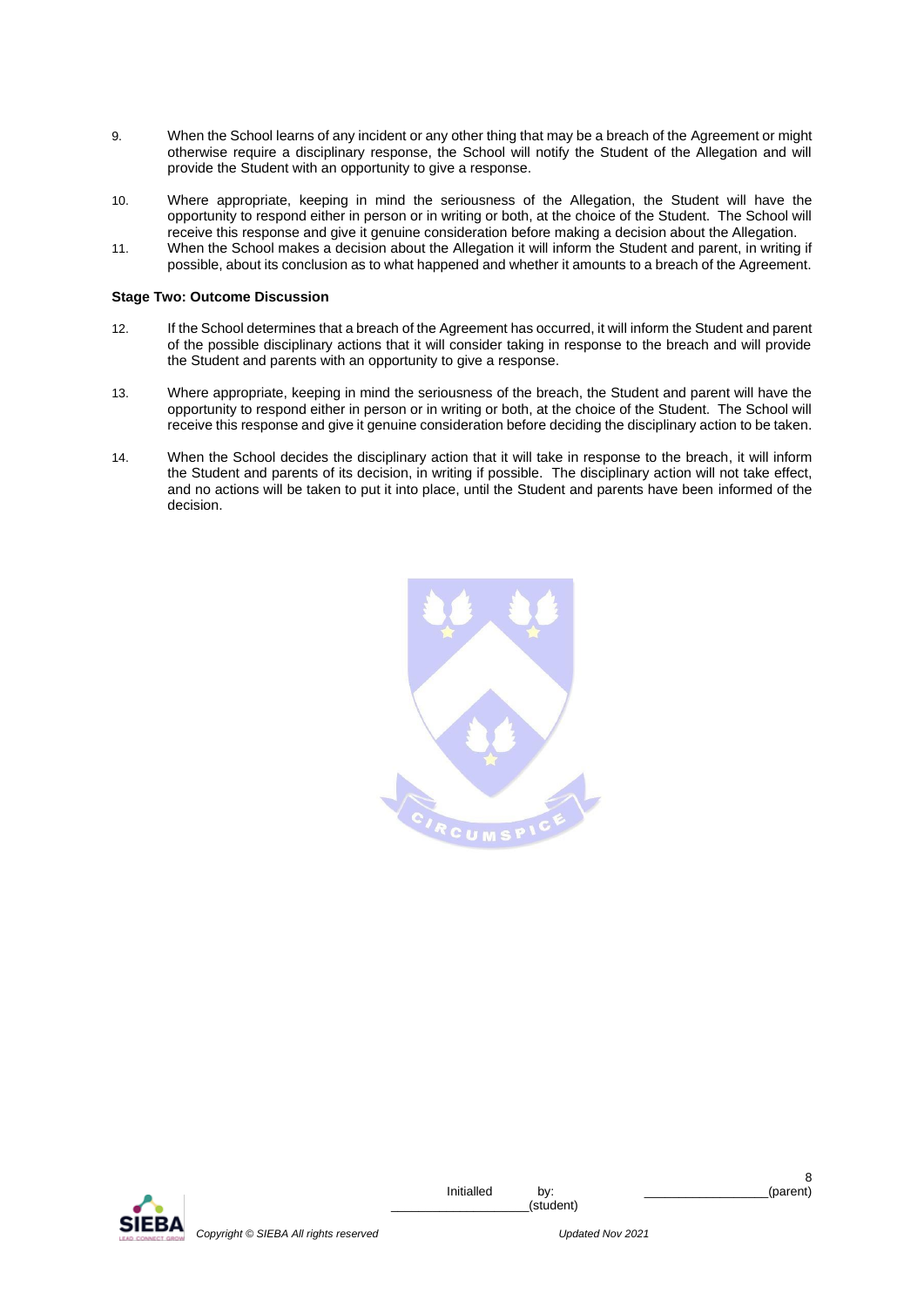# **Refund Policy**

# (Schedule Three)

# **Requests for a refund of international student fees**

- 1. The school will consider all requests for a refund of international student fees. Requests should be made in writing to the school as soon as possible after the circumstances leading to a request. All refunds will be settled under the terms of this policy unless otherwise agreed by the school.
- 2. A request for a refund should provide the following information to the school:
	- The name of the student
	- b. The circumstances of the request
	- c. The amount of refund requested
	- d. The name of the person requesting the refund
	- e. The name of the person who paid the fees

The bank account details to receive any eligible refund, including bank address and swift code where relevant

Any relevant supporting documentation such as receipts or invoices

# **Non-Refundable Fees**

- 3. The school is unable to refund some fees. The following fees relate to expenses that the school may have paid or will incur as a result of receiving an application for enrolment and cannot be refunded:
	- a. **Administration Fee**: Administration fees meet the cost of processing an international student application. Administration fees exists whether an application is accepted or not or whether a student remains enrolled after an application is accepted.
	- b. **Insurance:** Once insurance is purchased, the school is unable to refund insurance premiums paid on behalf of a student. Students and families may apply directly to an insurance company for a refund of premiums paid.
	- c. **Homestay Placement Fee:** Homestay placement fees meet the cost of processing a request for homestay accommodation by the student. Costs incurred for arranging homestay accommodation for international students before the refund request cannot be refunded.
	- d. **Used Homestay Fees:** Homestay fees paid for time the student has already spent in a homestay cannot be refunded. Used homestay fees may also include a notice period of two weeks.
	- Portion of Unused Tuition Fees: The school may retain a portion of unused tuition fees. Amounts retained will relate to costs that have been incurred or committed by the school and may vary.

# **Requests for a refund for failure to obtain a study visa**

4. If an international student fails to obtain an appropriate visa, a refund of international student tuition fees will be provided less any administration fee that has been paid. Evidence must be provided to the school of Immigration New Zealand declining to grant a visa.

# **Requests for a refund for enrolment of one term or less:**

- a. Where a student is enrolled for one term or less and withdraws early, either before or after the start date of enrolment, other than where they have failed to obtain an appropriate visa and have provided evidence of this, there will be no refund of tuition fees or other relevant non-refundable fees.
- b. Where the school terminates the enrolment of a student enrolled for one term or less, there will be no refund of tuition fees, or other relevant non-refundable fees.

# **Requests for a refund for voluntary withdrawal** (Enrolments of more than one term):

5. If an international student voluntarily withdraws, whether before or after the start date of their enrolment, other than where they have failed to obtain an appropriate visa and have provided evidence of this, a refund will be provided less a minimum of ten weeks tuition fees and other any relevant non-refundable fees as outlined in this policy. The minimum ten week notice period will begin the day after the date on which the school receives written notice of the student's intention to withdraw.



*Copyright © SIEBA All rights reserved Updated Nov 2021*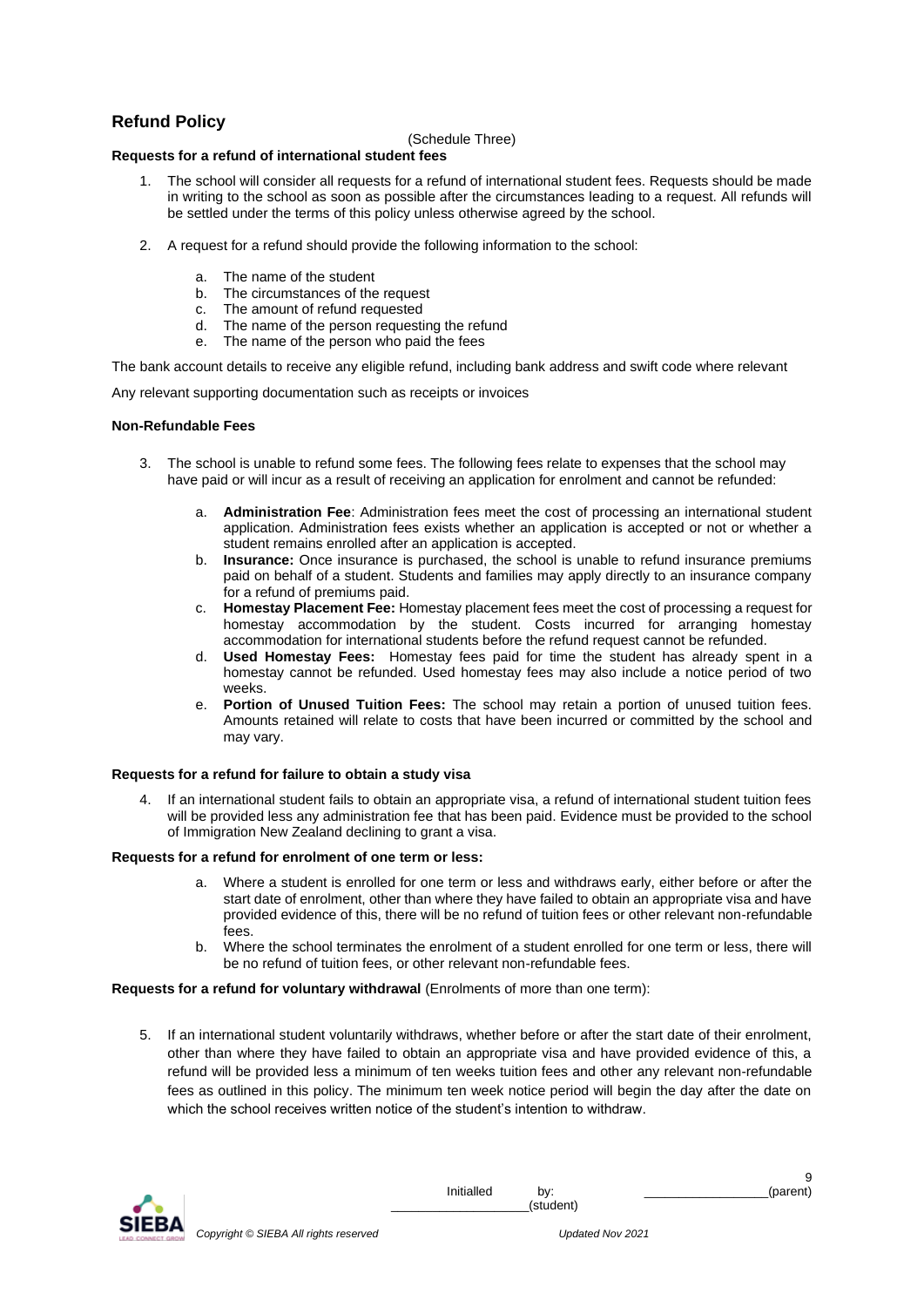# **Requests for a refund where the school fails to provide a course, ceases as a signatory, or ceases to be a provider**:

- 6. If the school fails to provide the agreed course of education or is no longer a signatory to the Code or no longer operates as an international education provider, the school will negotiate with the student or their family to either:
	- a. Refund the unused portion of international student tuition fees or other fees paid for services not delivered, or
	- b. Transfer the amount of any eligible refund to another provider, or
	- c. Make other arrangements agreed to by the student or their family and the school.

# **Other circumstances where a refund request may be considered:**

# **Where a student's enrolment is ended by the school**

- 7. In the event a student's enrolment is ended by the school for a breach of the Contract of Enrolment, the school will consider a request for a refund less:
	- a. Any non-refundable fees set out in this policy
	- b. A minimum of ten weeks tuition fees from the date of termination
	- c. Any other reasonable costs that the school has incurred in ending the student's enrolment

# **Where a student changes to a domestic student during the period of enrolment**

8. If an international student changes to a domestic student after the start date of their enrolment, reasonable written notice of the change is required by the school. A refund will be provided less a minimum of ten weeks tuition fee and other any relevant non-refundable fees as outlined in this policy. The ten weeks will begin the day after the school receives written evidence of the student's domestic student status.

# **Where a student voluntarily requests to transfer to another signatory**

9. If an international student requests to transfer to another signatory after the start date of their enrolment, reasonable written notice of the transfer is required by the school. A refund will be provided less a minimum of ten weeks tuition fee and other any relevant non-refundable fees as outlined in this policy. The ten weeks will begin the day after the school receives written notice of the student's intended withdrawal.

# **Refund of other fees**

# **Requests for a refund of homestay fees**

- 10. If for any reason, an international student withdraws after their stay in a school homestay, any unused homestay fees will be refunded, less any relevant non-refundable fees set out in this policy.
- 11. Where a student moves from a school homestay and requests a refund of any unused homestay fees, these will be refunded less any non-refundable fees set out in this policy.

# **Requests for a refund of fees unused at the end of enrolment**

12. Except by written request from the student or their parent, prepaid fees unused at the end of enrolment amounting to less than NZD\$300.00 will be refunded to the student in cash. Sums greater than NZD\$300.00 will be refunded into a nominated bank account.

# **Outstanding activity fees or other fees**

13. Any activity or other fees incurred by a student during enrolment and owed to the school at the time of withdrawal, will be deducted from any eligible refund.

# **Refunds to be made to the country of receipt**

14. Unless otherwise agreed in writing, all eligible refunds of fees of NZD\$1,000 or more received from outside of New Zealand will be refunded to a nominated bank account in the source country.